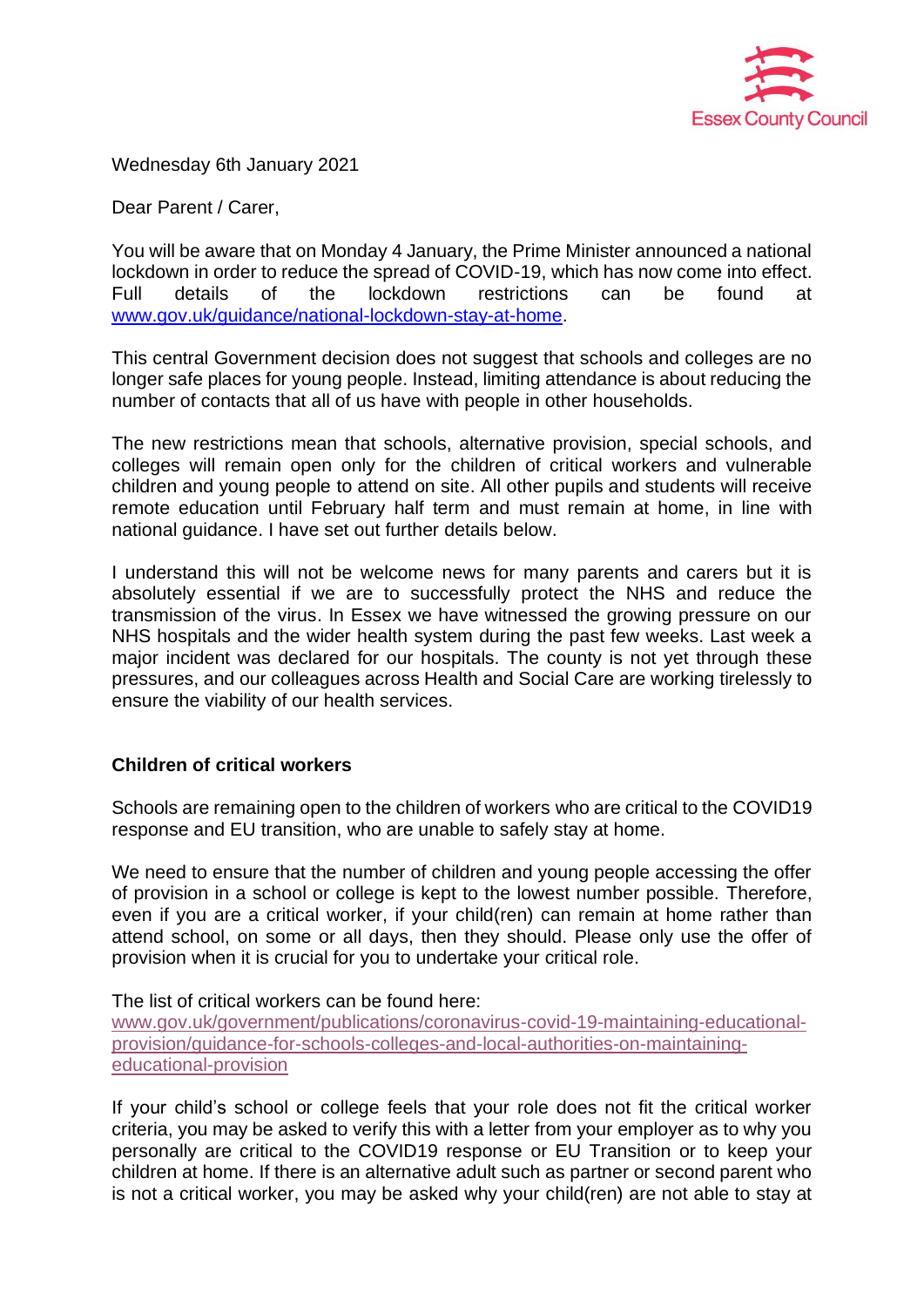home as per the Government's guidance. If the other adult is working at home or able to take leave from their non-critical job, this will be deemed as a safe alternative.

Schools, settings and colleges are open to provide care to enable critical workers to respond to the crucial role you will play in the response to the COVID-19 emergency, but you must also support your school, setting and college and only use this offer of support if you have no alternatives for childcare for your child(ren). Clearly the more children and young people that attend an education setting the wider the risk of spreading the virus grows.

# **Vulnerable children and young people – including those with education, health and care plans or a social worker**

If your child has an education, health and care (EHC) plan and/or an allocated social worker they may attend their school or college. If you do decide to keep your child(ren) at home and you need additional support, please contact your school and they will work with the local authority to support you.

The DfE definition of vulnerable children and young people who can access their school or college can be found here:

www.gov.uk/government/publications/coronavirus-covid-19-maintaining-educationalprovision/guidance-for-schools-colleges-and-local-authorities-on-maintainingeducational-provision

# **Government advice on leaving children unattended**

There is no law about when you can leave your child on their own but it is an offence to leave them alone if it places them at risk. As parents, you should use your judgement on how mature your child is before you decide to leave them at home.

If you are at all unsure, the NSPCC recommends that children under 12 are rarely mature enough to be left alone for a long period of time, children under 16 shouldn't be left alone overnight and babies, toddlers and very young children should never be left alone.

# **Summer exams**

The Government have said that, in the circumstances, they do not think it is possible for all exams in the summer to go ahead as planned. They will be working with Ofqual to consult rapidly and put in place alternative arrangements that will allow students to progress fairly.

Public exams and vocational assessments scheduled to take place in January may go ahead as planned. Your childs school will be in touch regarding any arrangements or amendments to existing plans.